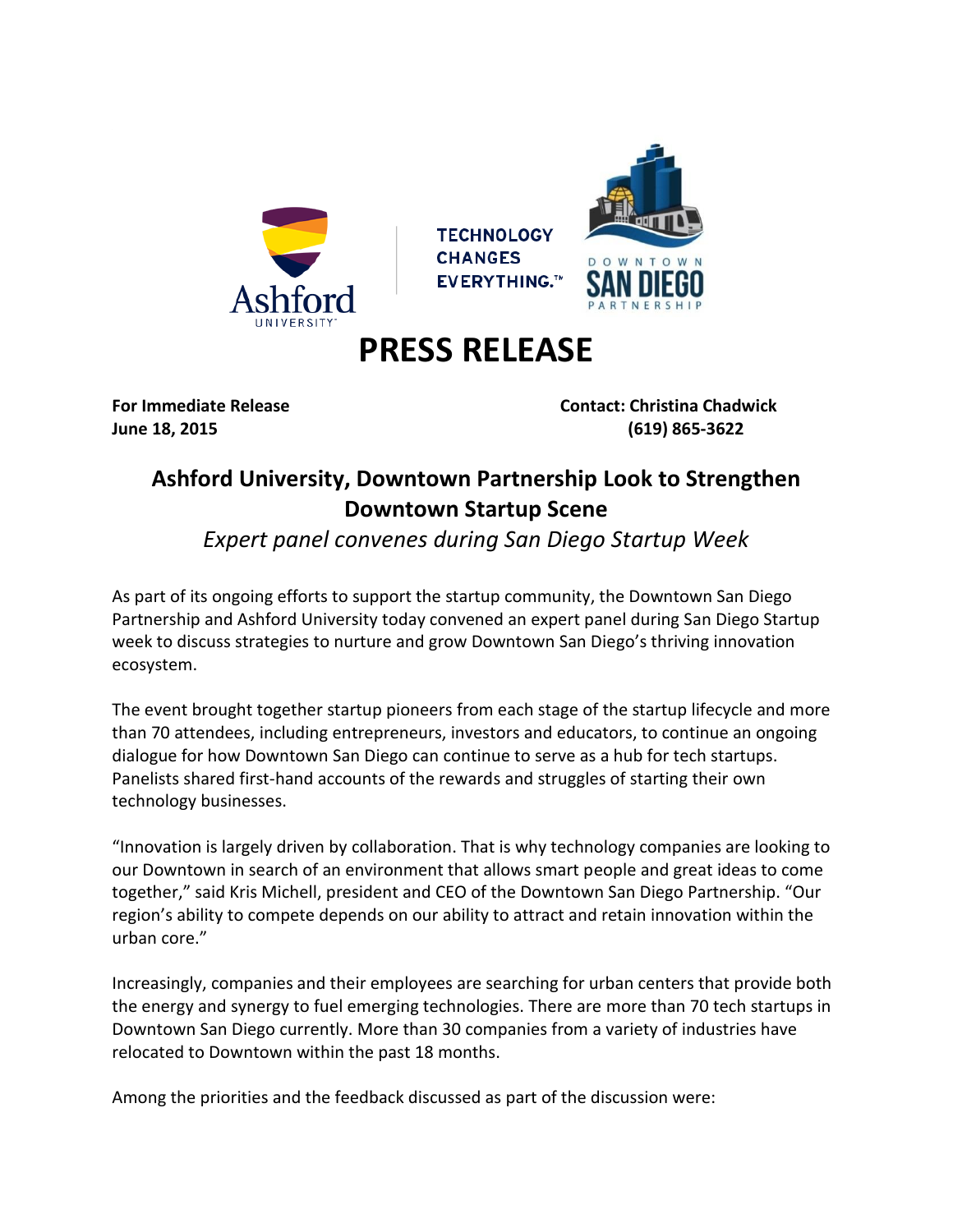- Fostering relationships among like-minded individuals in the tech start-up community. Panelists today agreed that the most difficult challenge throughout the startup process is finding the right people to work with and creating a community to serve that need is essential.
- Expanding opportunities for venture capital and other forms of funding for the new creative and tech startup economy in San Diego is both a goal and a challenge. The "seed" stage of any startup is one of the most difficult hurtles in the industry, and finding the right people and venture capital firms with the "right" vision could not only help the startup community, but also San Diego as a whole.

Feedback from today's discussion will be taken back to the Downtown Partnership's Tech Startup Committee to be included in a comprehensive recruitment and retention strategy focused on bringing talent to the urban core. The Partnership created its Tech Startup Committee in 2013 to support and grow Downtown's tech community, a key area of focus in its 20-year vision plan called "Imagine Downtown."

Dr. Richard Pattenaude, president and CEO of Ashford University, said "The Forbes School of Business at Ashford University's Bachelor of Arts in Entrepreneurship program supports new business growth. Students who complete this program will have very specific theories, concepts and skills that are essential in the creation of new business. Despite recent PR that dropping out of college to startup is the entrepreneurial way – 95 percent of entrepreneurs have a bachelor's degree or higher. Creativity, knowledge and experience are a necessary combination for an exceptional strategy that fuels continuous innovation and business growth."

The panel discussion was moderated by Rich Karlgaard, publisher of *Forbes* magazine, and was sponsored by Ashford University's Forbes School of Business. Andrew Clark, founder of Bridgepoint Education, kicked off the event with opening remarks. Bridgepoint Education owns and operates Ashford University.

Event Moderator and Panelists: Rich Karlgaard, publisher, *Forbes* magazine Al Bsharah, Email Copilot Elizabeth Dreicer, Posiba Inc. Austin Newdecker, Rev.com Andrew Clark, Bridgepoint Education

*The Downtown San Diego Partnership is a non-profit, member-based organization that serves as the leading advocate for the revitalization and economic health of Downtown. To learn more about the Downtown Partnership, visit www.downtownsandiego.org.*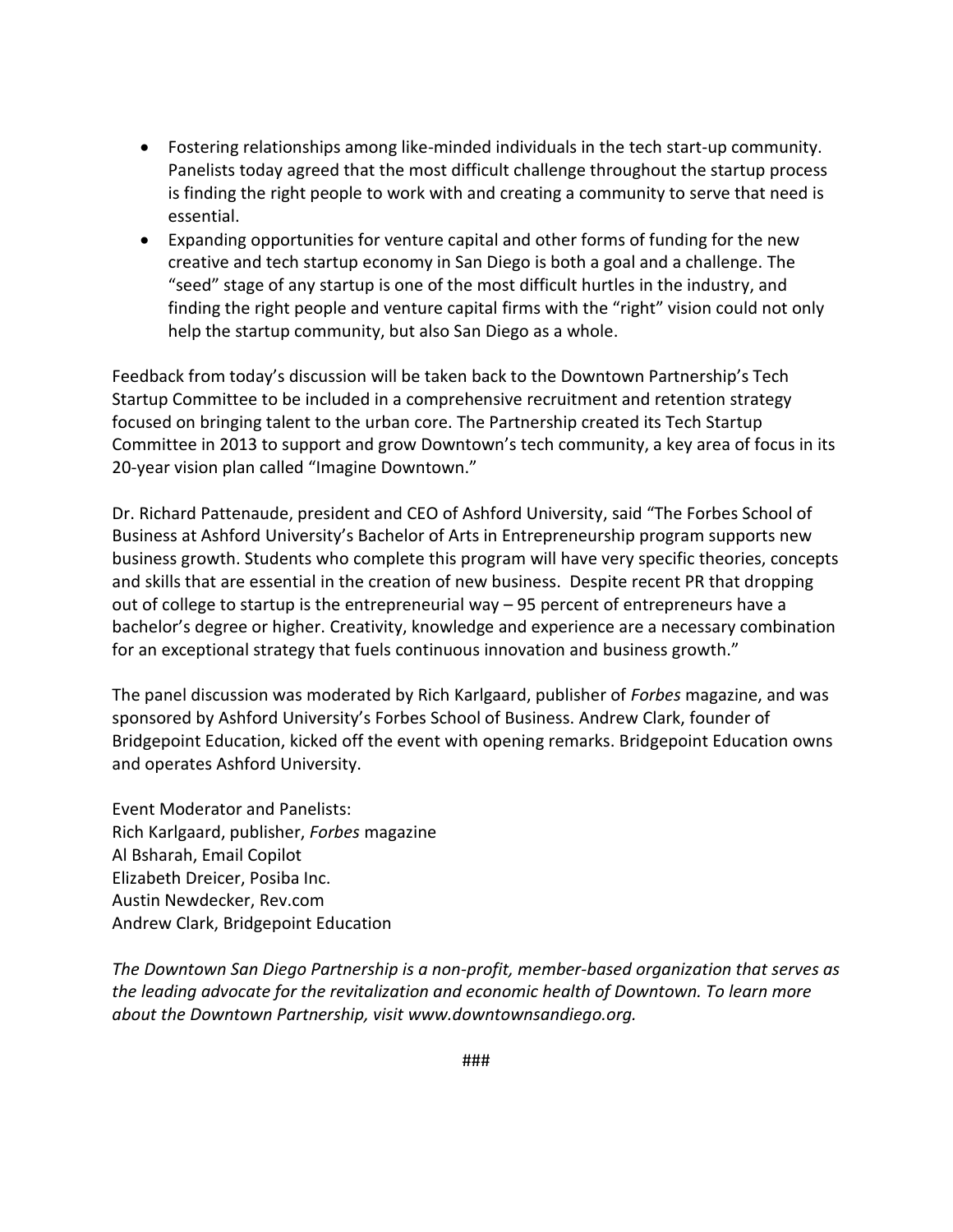